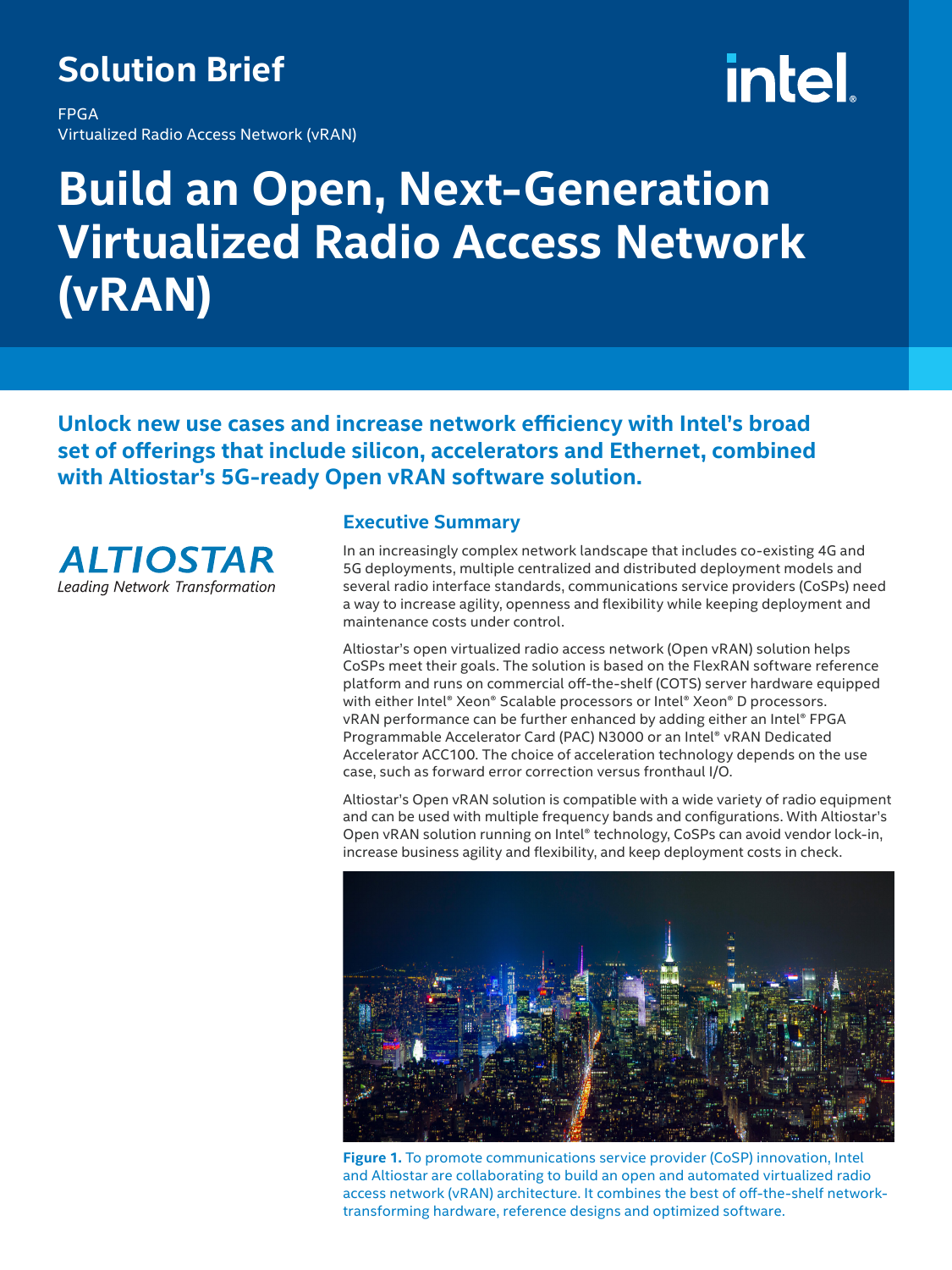#### **Solution Benefits**

- **Agility and openness.** Avoiding vendor lock-in means operators can quickly adapt their virtualized radio access network (vRAN) to new use cases or changes in radio interfaces.
- • **Flexibility and scalability.** Intel® Xeon® Scalable processors and Intel® Xeon® D processors enable centralized unit/distributed unit (CU/DU) processing workloads, deployed at various network locations (central offices all the way to the cell site). In addition, various Intel® acceleration technologies, such as fieldprogrammable gate arrays (FPGAs) and eASIC devices, can be deployed where necessary for a specific use case. Intel's broad set of offerings that include silicon, accelerators and Ethernet supports software flexibility, programmability and upgradability as wireless standards evolve.
- **Cost effectiveness.** Because the solution runs on industry-standard servers and an open, common software fabric, operators can optimize both capital and operational expenditures and can run varying workloads on a common hardware platform.
- **Ease of use.** Intel investment in the FlexRAN reference architecture (software architecture, software and companion hardware) makes it easier for vendors to develop off-the-shelf vRAN solutions using a generalpurpose virtualized platform. This enables various radio access network (RAN) workloads including dynamic network slicing with a high degree of flexibility and scalability.

#### **Business Challenge: Building an Agile Architecture with Low Total Costs**

A major challenge facing CoSPs is building affordable software-defined networks. Operators seek to optimize operational expenditures, such as power and maintenance. They also need to reduce deployment costs associated with dark fiber, central office leasing and proprietary radio access network (RAN) equipment. One way to drive down costs is to use COTS hardware. In this way, CoSPs can co-host a wide variety of workloads on a common hardware platform. For example, as more edge workloads emerge, this traffic can run on the same hardware as other workloads. Other cost advantages include flexible sourcing and ease of upgrades.

In addition, radio interfaces are changing fast, with new standards coexisting with legacy radio technologies. The majority of RAN deployments must have the flexibility to adapt to different spectrums, capacities and use cases. CoSPs need to achieve network agility and scalability across end-points, fronthaul/backhaul infrastructure and data centers. vRAN technologies can help, but simply transitioning to vRAN isn't enough if the vRAN remains susceptible to lengthy upgrade cycles and vendor lock-in. Therefore, a successful vRAN deployment architecture must be highly tolerant of change, allowing speedy adoption of new technologies and use cases.



**Figure 2.** Basic open radio access network (RAN) deployment based on commercial off-the-shelf (COTS) hardware.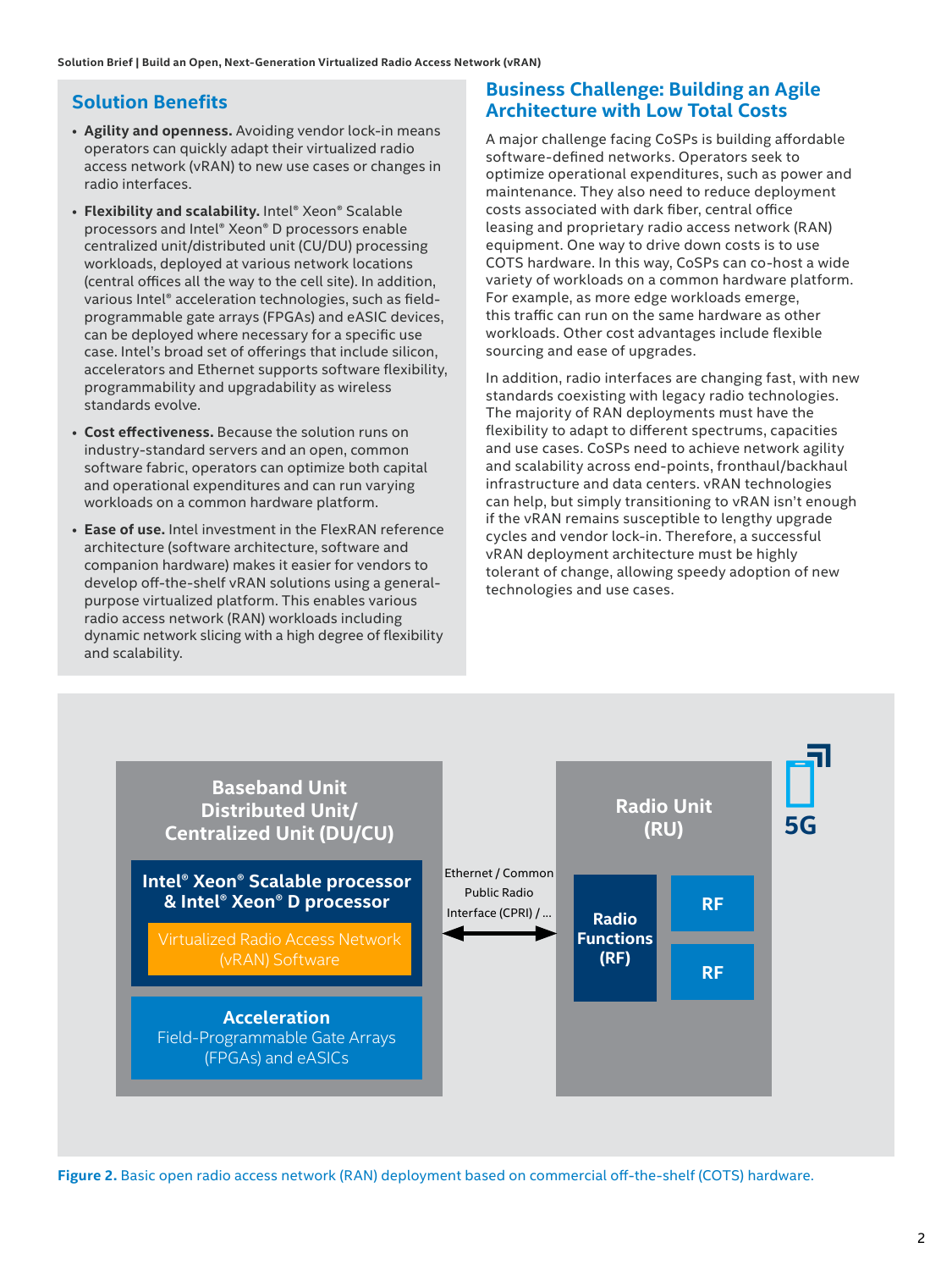#### **Typical Use Cases for Virtualized Radio Access Network (vRAN) on Commercial Off-The-Shelf (COTS) Hardware**

The following examples illustrate where the Altiostar Open vRAN solution, running on Intel technology (see Figure 2), can bring value to CoSPs:

- **Macro** (4G/5G) deployments can be either centralized RAN (CRAN) or distributed RAN (DRAN). Intel® architecturebased servers equipped with Intel Xeon Scalable processors can accommodate various cell densities (for multi-sector deployments) for both 4G and 5G. Original equipment manufacturers (OEMs) are enabling solutions that can fit in racks at network edge sites, or servers that can fit into cabinets at the cell site. The processor of choice for macro deployments is typically either an Intel® Xeon® Silver processor or Intel® Xeon® Gold processor. To support macro cell capacity, FPGA-based accelerators are often used to offload new and emerging workloads at an early stage of the deployment. Before hardening its functions for further unit-cost reduction, Intel FPGA reference designs and IP help operators achieve a fast time-to-market trial or deployment.
- **Macro Sub-6 GHz** massive multiple-input, multiple-output (MIMO) configurations are becoming a popular choice for increasing cell capacity, especially for the C-Band deployments planned around the world. Intel® Xeon® processors can accommodate these more demanding workloads with software upgrades to existing standard MIMO implementations. Again, hardware accelerators such as FPGAs and eASICs can be used to offload specific functions as necessary.
- **mmWave (5G)** solutions targeting both indoor and outdoor hotspot locations can be enabled with Intel Xeon processors. Intel Xeon Scalable processors are typically targeted for indoor deployment and Intel Xeon D processors are typically targeted for outdoor deployments. As with other use cases, hardware accelerators such as FPGAs and eASICs can be used to offload specific functions as necessary.
- **Rural** (4G/5G) deployments tend to be for lower cell densities. These deployments can use platforms based on either Intel Xeon D processors or Intel Xeon Scalable processors. Rural deployments can use a lower-corecount processor, compared to macro deployments. OEM solutions for rural deployments typically must factor in outdoor conditions. FPGAs are commonly used to handle real-time signal processing functions as well as fronthaul connectivity.
- **Indoor** (4G/5G) deployments need scalability from small venues (measured in square feet) to large venues (measured in square meters). This means the deployment needs to consider modularity at the processor level (that is, scale from lower core count to higher core count) or at the platform level (single box to multiple boxes). Again, OEMs can enable such modularity to meet various use cases and hardware accelerators such as FPGAs and eASICs can be used to offload specific functions as necessary.

#### **Solution Value: Agile, Open Architecture that Addresses Cost Concerns**

Altiostar's Open vRAN solution (see Figure 3) uses a virtualized software solution running on COTS server hardware. It is an open solution based on the FlexRAN software reference platform that is compatible with a large number of macro, micro and pico remote radio head (RRH) units from various vendors and across multiple frequency bands and configurations, all managed by a common software fabric. With the Altiostar Open vRAN solution, operators can select a radio vendor that is not necessarily the same as the baseband vendor. This flexibility allows a truly diverse multi-vendor solution.

With Altiostar's solution, powered end-to-end by Intel technology, CoSPs gain interoperability, scalability and adaptability between 4G and 5G environments. This is a carrier-grade platform that can provide high availability, ultra-low latency and ease of maintenance. The open architecture drives down capital and operational costs by introducing an ecosystem of software vendors, hardware vendors and technology providers such as Intel. By working closely with the telecommunications ecosystem, Intel helps drive industry collaboration to address network transformation challenges.

Some of the Intel technologies used by Altiostar's Open vRAN solution include the following:

- **Boost performance** with Intel Xeon processors. Intel offers different SKUs and models to meet specific operator needs, depending on the location and the requirements in terms of power consumption and performance. For example, Intel has added new processors to its 2nd generation Intel® Xeon® Scalable platform. Some of these new processors are designed specifically for wireless network usages such as 5G user plane function and virtual broadband network gateway, among others. In deployments or locations where CoSPs desire a low-power solution, they can take advantage of Intel Xeon D processors. These processors deliver workload-optimized performance in space- and power-constrained environments.
- **Simplify deployment** with the FlexRAN software reference platform, developed and open sourced by Intel. FlexRAN supports implementation of software-based radio stations. FlexRAN is the main building block for Layer 1 (L1) functions in the RAN and is a key enabler for Altiostar's Open vRAN solution. FlexRAN includes optimized libraries for LTE and for 5G New Radio (NR) L1 workload acceleration. A full FlexRAN platform solution built on Intel architecture can perform the entire 4G and/or 5G Layer 1, 2 and 3 processing.
- **Increase flexibility** by choosing one or another of Intel's network acceleration technologies. They all offer the advantage of being commercially available, affordable and widely supported by the ecosystem. Product choice depends on the use case and a CoSP's business requirements.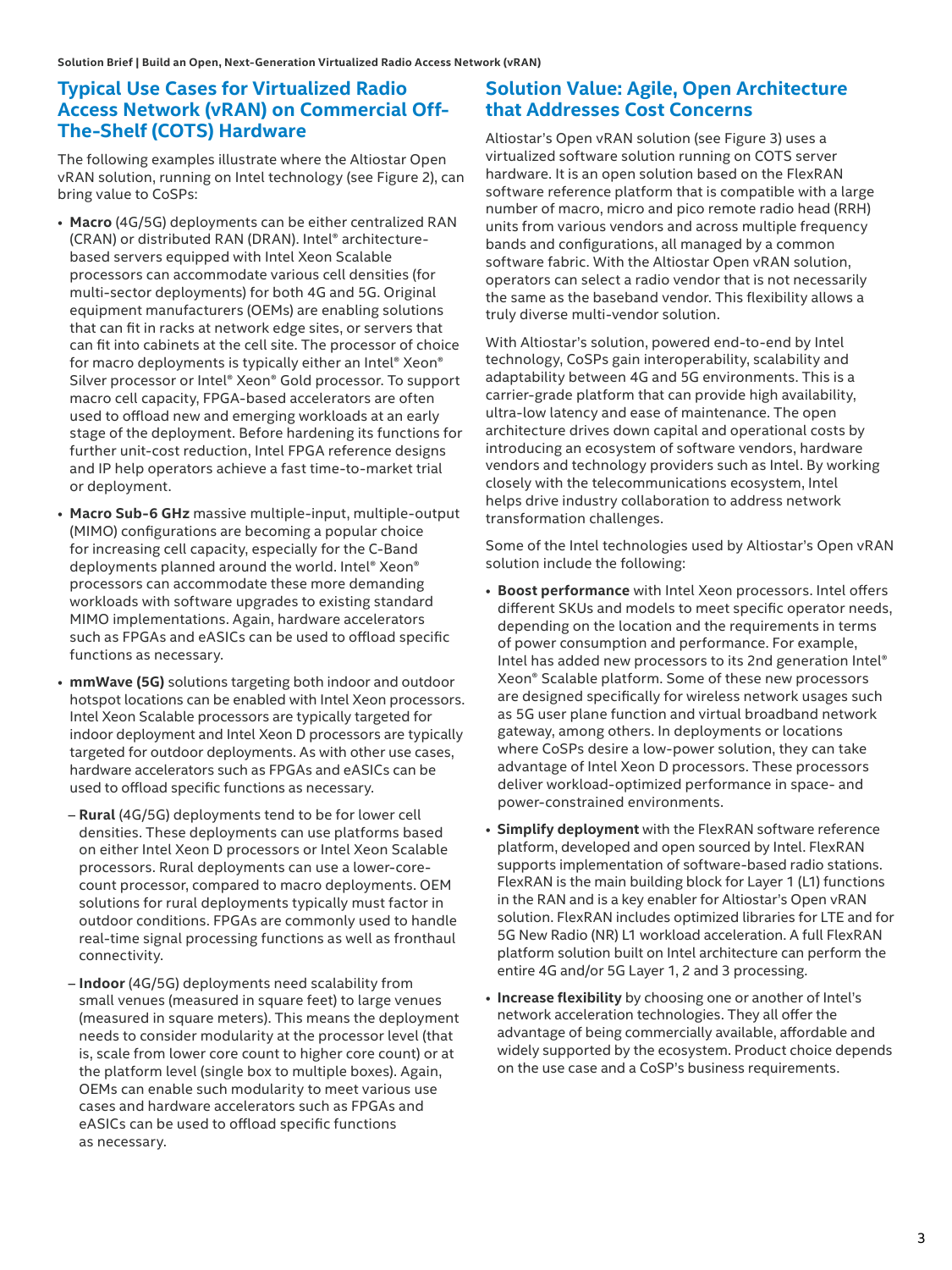#### **Solution Brief | Build an Open, Next-Generation Virtualized Radio Access Network (vRAN)**

- **Programmability.** The Intel FPGA PAC N3000 is reconfigurable, enabling CoSPs to adapt as standards evolve and new business requirements emerge. It can be used for forward error correction and fronthaul and midhaul I/O connectivity.
- **Affordability and space efficiency.** The Intel vRAN Dedicated Accelerator ACC100 is a fixed-function device (primarily used for forward error correction) that provides dedicated hardware acceleration. The ACC100 cannot be reprogrammed for different purposes. On the other hand, it delivers excellent power efficiency, a small footprint and low cost.



**Figure 3.** The collaboration between Intel and Altiostar has resulted in an open virtualized radio access network solution that solves many network transformation challenges.

#### **Solution Architecture: Flexible Virtualized Radio Access Network (vRAN) on Commercial Off-The-Shelf (COTS) Hardware**

Altiostar's Open vRAN solution runs on COTS servers powered by Intel Xeon processors. It provides an ultra-low latency data path through intelligent offload of selected workloads, using one of Intel's network accelerators (see Figure 4).

#### **CPU Architecture: Scale and Flexibility**

Intel Xeon Scalable processors are Intel's leading platforms for cloud-optimized servers. With an open architecture that scales and adapts to the demands of emerging applications, the platform provides a future-ready foundation for servers that can deliver cloud economics, be highly automated and responsive, and support rapid and more secure delivery of new and enhanced services.

Intel® Xeon® D-2100 processors deliver data center processor architecture in a form factor optimized for cloud edge computing solutions. The CPUs bring the architectural innovations of the Intel Xeon Scalable platform to a systemon-a-chip (SoC) processor for low-power, high-density, small footprint solutions, integrating essential network, security and acceleration capabilities.

#### **Programmable Network Acceleration**

The Intel FPGA PAC N3000 is highly customizable and allows the optimization of data plane performance to achieve low costs while maintaining a high degree of flexibility. The flexibility of the N3000 allows the card to handle both FEC offloading and I/O connection. In many use cases, this two-in-one solution can reduce the use of the very limited Peripheral Component Interconnect Express (PCIe) slots on the server, thus reducing the total system cost.



Figure 4. Altiostar's open virtualized radio access network (Open vRAN) software solution—powered by Intel® technology supports a wide variety of 4G and 5G vRAN use cases and is compatible with equipment from many vendors.